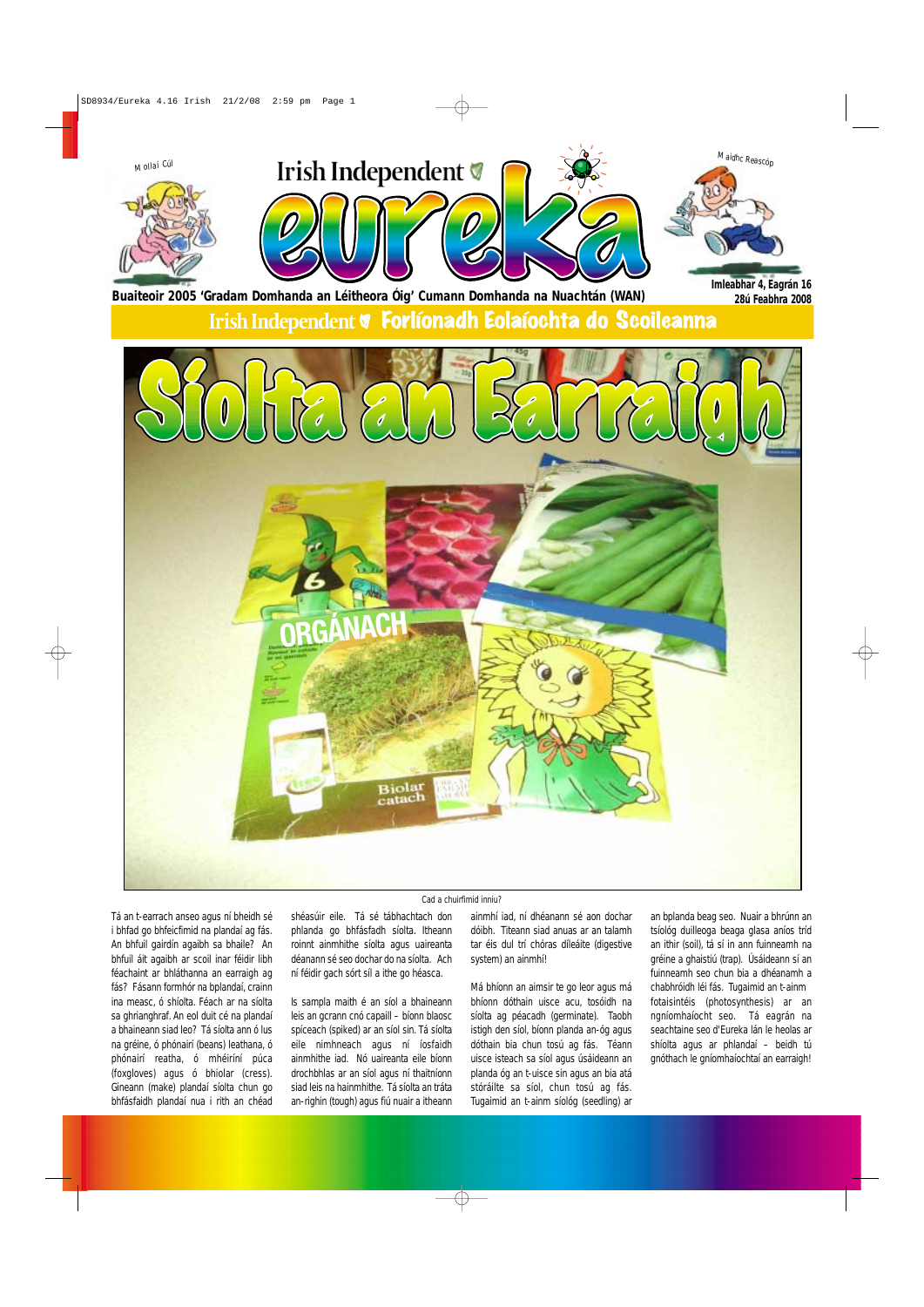### **Bunábhair:**

- **Síolta pónairí leathana**
- **\*** Crúiscín tomhais
- **\*** Uisce
- **\*** Rialóir
- **\*** Formhéadaitheoir (más mian leat)
- **Áireamhán (más mian leat)**

### **TREORACHA:**

- 1. **Breathnaigh** go géar ar na síolta tirime. Is féidir iad a scrúdú go mion leis an bhformhéadaitheoir agus iad a thomhas leis an rialóir. Bain úsáid as céadfaí (senses) an radhairc, an bholaidh agus an tadhaill (touch) nuair atá tú ag **scrúdú** na síolta. Ná blais de na síolta.
- 2. **Taifead** na torthaí. Tarraing pictiúir chun na torthaí a thaispeáint.
- 3. **Tomhais** 200ml uisce isteach sa chrúiscín tomhais.
- 4. Cuir 20 síol isteach san uisce.
- 5. Fág na síolta ar feadh 24 huaire an chloig.
- 6. Tóg na síolta amach as an uisce. **Breathnaigh** go géar orthu arís. Cad iad na hathruithe a tháinig orthu? Smaoinigh ar mhéid, ar bholadh agus ar dhath na síolta. **Taifead** na torthaí.
- **\*** Cad iad na hathruithe a tháinig orthu?
- **\*** An gceapann tú go bpéacfaidh síolta na bpónairí níos tapúla ná síolta tirime toisc gur mhaothaigh tú iad? Déan machnamh ar an smaoineamh sin.
- fad, agus ceann eile a fhágáil gan solas ar bith. 8. **Tuar** cad a tharlóidh do na síológa i ngach pota. 9. Cuir lipéad ar na potaí chun cur i gcuimhne duit cé mhéad solais le tabhairt dóibh gach lá.
- 10. Gach lá, cuir na potaí ar leac fuinneoige (sa solas) ar feadh an méid ama a chinn tú. Coinnigh iad i gcófra dorcha an chuid eile den am. Ná déan dearmad uisce a chur orthu.
- 11. **Breathnaigh** conas a fhásann na plandaí ar feadh cúpla seachtain. **Taifead** na torthaí. Féach an bhfuil na plandaí sláintiúil. Tomhais iad, más mian leat. 12. Pléigh na torthaí. An dteastaíonn solas ó na síológa? Má theastaíonn, cé mhéad solais a theastaíonn uathu le bheith sláintiúil?

### **PLÉIGH:**

Léigh tú cheana féin go bhfuil uisce ó shíolta le fás (péacadh). Ach cé mhéad uisce a théann isteach agus conas a athraíonn sé an síol? Bain triail as an ngníomhaíocht le fáil amach.

- 1. Déan poll i mbun gach pota. Bí cúramach leis an siosúr.
- 2. Líon na potaí le hithir nó le múirín.
- 3. Brúigh 3 shíol lus na gréine isteach i ngach pota, thart ar 1cm faoin ithir.
- 4. Cuir na potaí ar thráidire agus cuir beagáinín uisce orthu gach lá go dtagann na síológa
	- aníos.
- 5. **Tuar** cé mhead solais a theastóidh ó na síológa le bheith sláintiúil.
- 6. Déan cinneadh (decision) cé mhéad solais a thabharfaidh tú do gach pota. B'fhéidir go dtabharfá 5 nóiméad gach lá, nó 4 huaire an chloig gach lá, nó méid áirithe ama idir an dá mhéid sin.
- 7. Leid: Ba mhaith an smaoineamh é pota amháin a fhágáil ar leac fuinneoige an t-am ar
- 
- 7. **Tomhais** cé mhéad uisce atá fágtha sa chrúiscín. Oibrigh amach an méid uisce a chuaigh isteach sna síolta. An féidir leat an méid uisce a chuaigh isteach i ngach aon síol a oibriú amach?



### **BUNÁBHAIR:**

- **\*** Síolta lus na gréine
- **\*** Potaí beaga inar féidir na síolta a chur, m.sh., potaí iógairt
- **\*** Tráidire le haghaidh na bpotaí
- **Leac fuinneoige**
- **\*** Cófra dorcha
- **Ithir nó múirín (compost)**
- **\*** Uisce
- **\*** Siosúr
- 
- **\*** Lipéid (labels) **\*** Rialóir
- **\*** Clog

### **TREORACHA:**



mhéad solais a theastaíonn uathu le bheith sláintiúil? Má tá an planda sláintiúil, beidh sé láidir teann (sturdy). Beidh dath an-ghlas ar na duilleoga. Bain triail as an ngníomhaíocht seo le síológa lus na gréine. Beidh ort bheith foighneach – ní bheidh toradh na gníomhaíochta le feiceáil go ceann cúpla seachtain!

### **AIRE: Nigh do lámha tar éis bheith ag obair le hithir nó le múirín**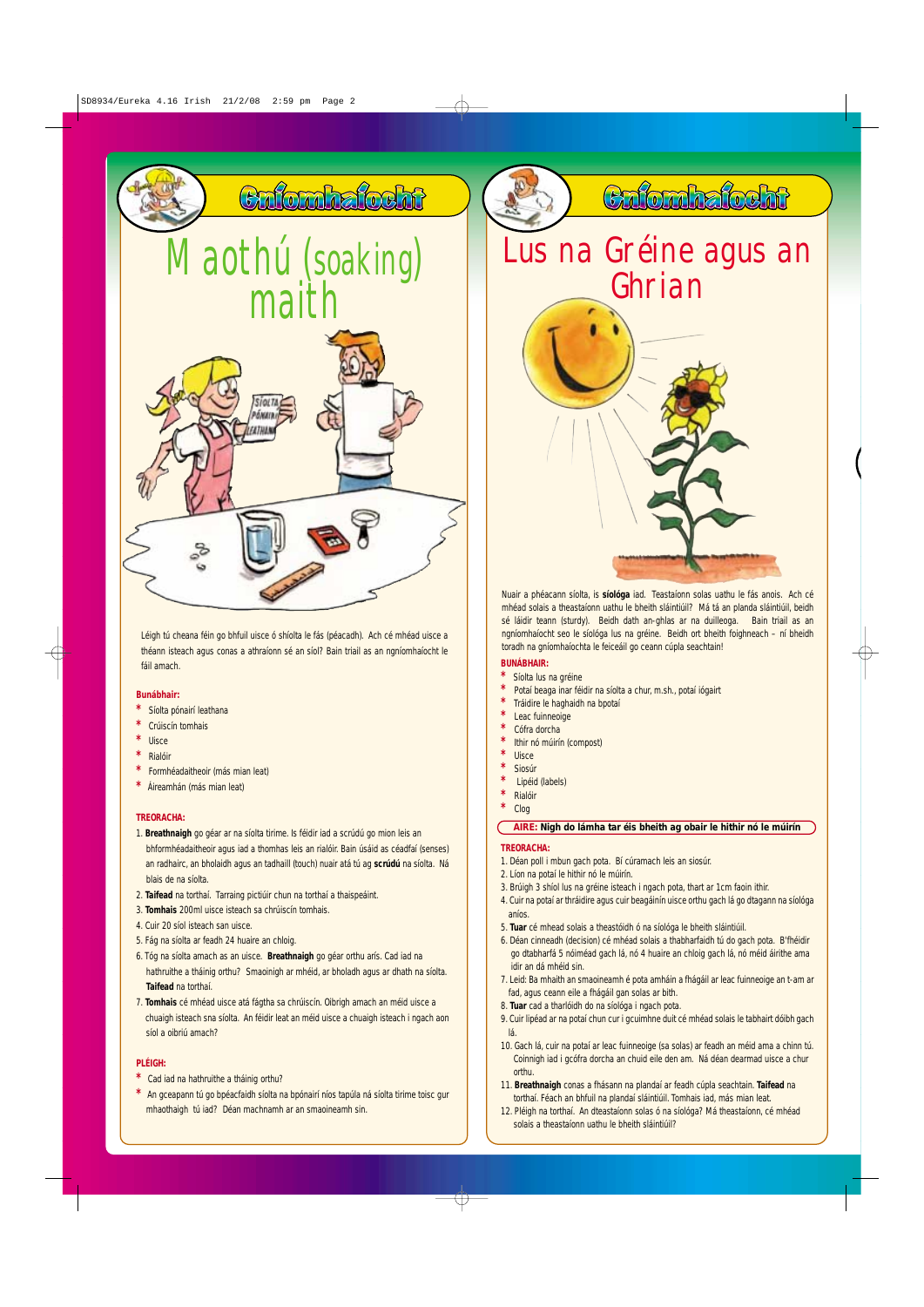Sa ghníomhaíocht roimhe seo, bhí solas na gréine ag an tsíológ. Seans maith go raibh solas leictreach aici freisin. An gceapann tú gur féidir le lusanna na gréine fás le solas leictreach amháin? Imscrúdaigh! Nuair a bheidh an t-imscrúdú déanta agat, d'fhéadfá na síológa a chur taobh amuigh anois agus féachaint orthu ag fás go deireadh na bliana!



Culombalocht

- Síolta éagsúla m.sh. pónaire leathan, biolar, lus na gréine, raidis agus mar sin de
- Potaí beaga inar féidir na síolta a chur, m.sh., potaí iógairt
- **\*** Tráidire le haghaidh na bpotaí
- **Leac fuinneoige**
- **\*** Ithir nó múirín
- **\*** Uisce
- **\*** Siosúr
- **\*** Lipéid
- **\*** Rialóir

# Imscrúdú: An bhfásann síolta móra níos tapúla?



### **BUNÁBHAIR:**

- 1. Breathnaigh go géar ar na síolta éagsúla. Tomhais leis an rialóir cé chomh mór agus atá siad.
- 2. **Taifead** na torthaí.
- 3. Anois **tuar**. An gceapann tú go bhfásfaidh na síolta móra níos tapúla? Pléigh do chuid tuairimí agus smaoinigh ar na cúiseanna a rinne tú an tuar sin.
- 4. Pleanáil imscrúdú chun fáil amach cad a tharlaíonn. Conas a chinnteoidh tú go bhfuil

# **TREORACHA:**

- an tástáil cothrom? Smaoinigh ar an méid uisce a úsáidfidh tú agus líon (amount) na síolta a chuirfidh tú i ngach pota.
- 5. Pléigh do chuid pleananna leis an múinteoir. Réitigh an t-imscrúdú. Cuir lipéid ar na potaí chun cur i gcuimhne duit cad atá i ngach ceann.
- 6. Tabhair uisce dóibh go rialta ar feadh cúpla seachtain.
- 7. **Breathnaigh** cad a tharlaíonn. D'fhéadfá cairt nó dialann le pictiúir a úsáid chun na torthaí a **thaifead**.
- 8. Leid: Breac síos an dáta nuair a thagann na síolta éagsúla (m.sh. lus na gréine, biolar) aníos as an ithir (**péacadh**). Ina dhiaidh sin, tomhais airde na síológ gach lá. 9. Pléigh cad a fuair tú amach. An bpéacann síolta móra níos luaithe ná síolta beaga? A bhfásann na síológa a thagann ó shíolta móra níos tapúla?



An bhfásann síolta móra níos tapúla ná síolta beaga? Pleanáil imscrúdú le fáil amach.

Ní maith le garraíodóirí ná feirmeoirí fiailí (weeds), ach fásann siad mar sin féin – fiú nuair nár chuir aon duine iad. Conas sin? Ar nós na bplandaí, scaipeann an ghaoth síolta na bhfiailí. Féach ar an gcaisearbhán (dandelion), mar shampla. Bíonn fréamhacha fada tiubha air, a mhaothaíonn an t-uisce as an ithir agus a chuireann bac (obstructs) ar phlandaí eile fás i gceart. Cruthaíonn na bláthanna buí síolta éadroma bruthacha (fluffy), mar a fheiceann tú sa ghrianghraf. Séideann an ghaoth na síolta seo ar fud na háite go héasca. Is minic go bhfásann fiailí go han-tapa tar éis do na síolta titim ar an talamh. Fásann siad go láidir freisin – bíonn sé deacair smacht a chur orthu!



# Dúshláin Bhreise | Fiailí